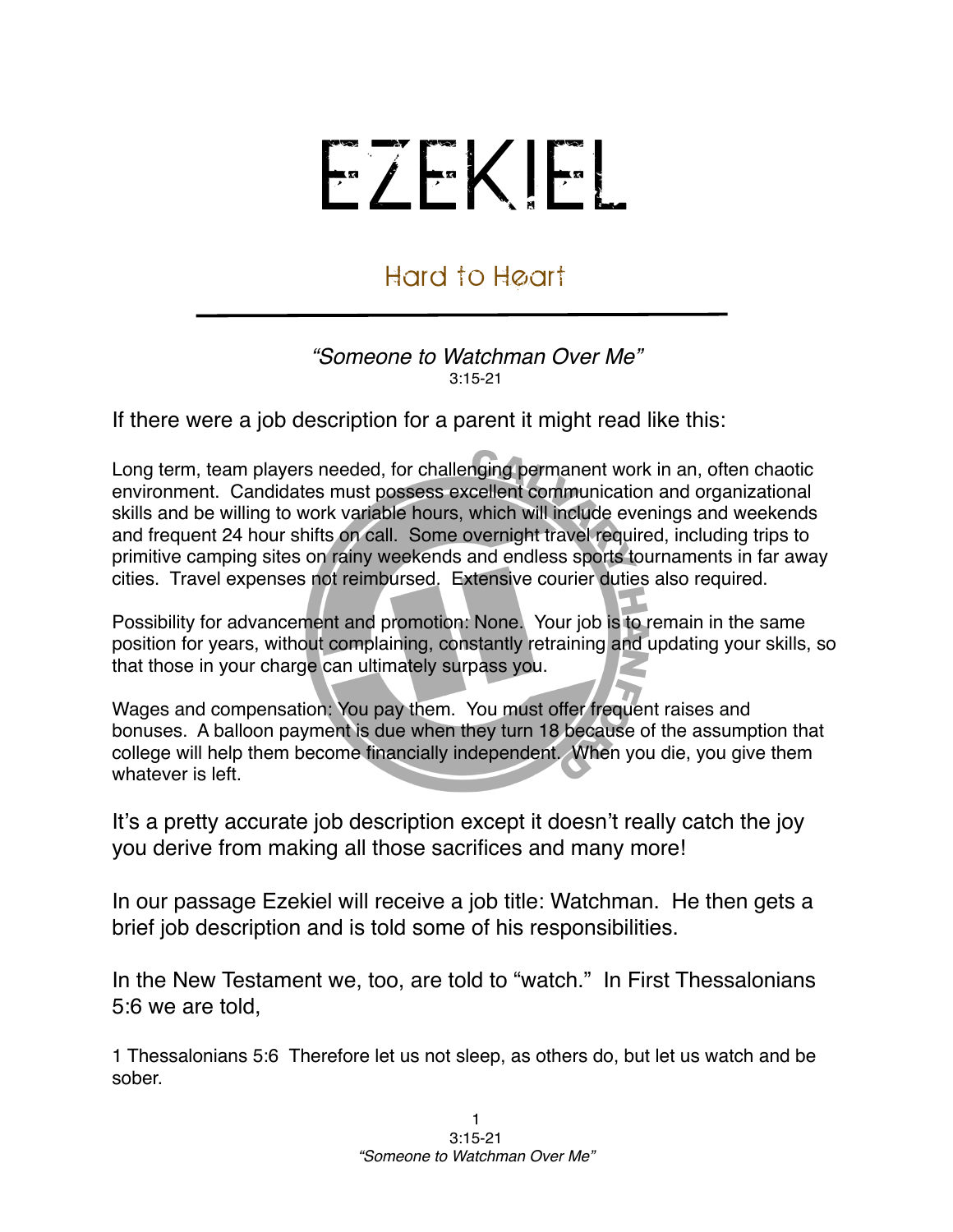Our Lord and Savior, Jesus Christ, told us to "watch" in Matthew twentyfour, Mark thirteen, and Luke twelve. Our watching, as New Testament believers, has a two-fold application:

- 1. We are to watch in the sense of being wary of the many perils and pitfalls in the world.
- 2. We are to be watching for Jesus to be looking for and hastening the return of Jesus.

Since we are called to "watch" perhaps we can learn a thing or two from Ezekiel as Israel's sixth century watchman.

Ezekiel 3:15 Then I came to the captives at Tel Abib, who dwelt by the River Chebar; and I sat where they sat, and remained there astonished among them seven days.

Ezekiel "came to... Tel Abib" by being divinely, supernaturally transported by God from one location to another.

His audience was the "captives at Tel Abib, who dwelt by the River Chebar." I remind you that, historically, the narrative takes place after the second siege of Jerusalem by the Babylonian Empire but before the final, decisive siege in which the Temple would be ruined. The Jews in captivity still held on to groundless hope that their subjection to Babylon would be brief. They could not accept that God would allow His earthly dwelling place to be overrun by His enemies.

Too often Christians are not ready for trials or sufferings because they have an unrealistic hope. They just can't accept that God would let bad things happen to His people. When trials or sufferings come they are, for lack of a better word, discombobulated - confused and frustrated.

Better to adopt the worldview of Job - the Lord gives, the Lord takes away; blessed be the name of the Lord.

It was Ezekiel's task to tell the captives that God's glory would depart from Jerusalem for a time and that their captivity would be an extended one.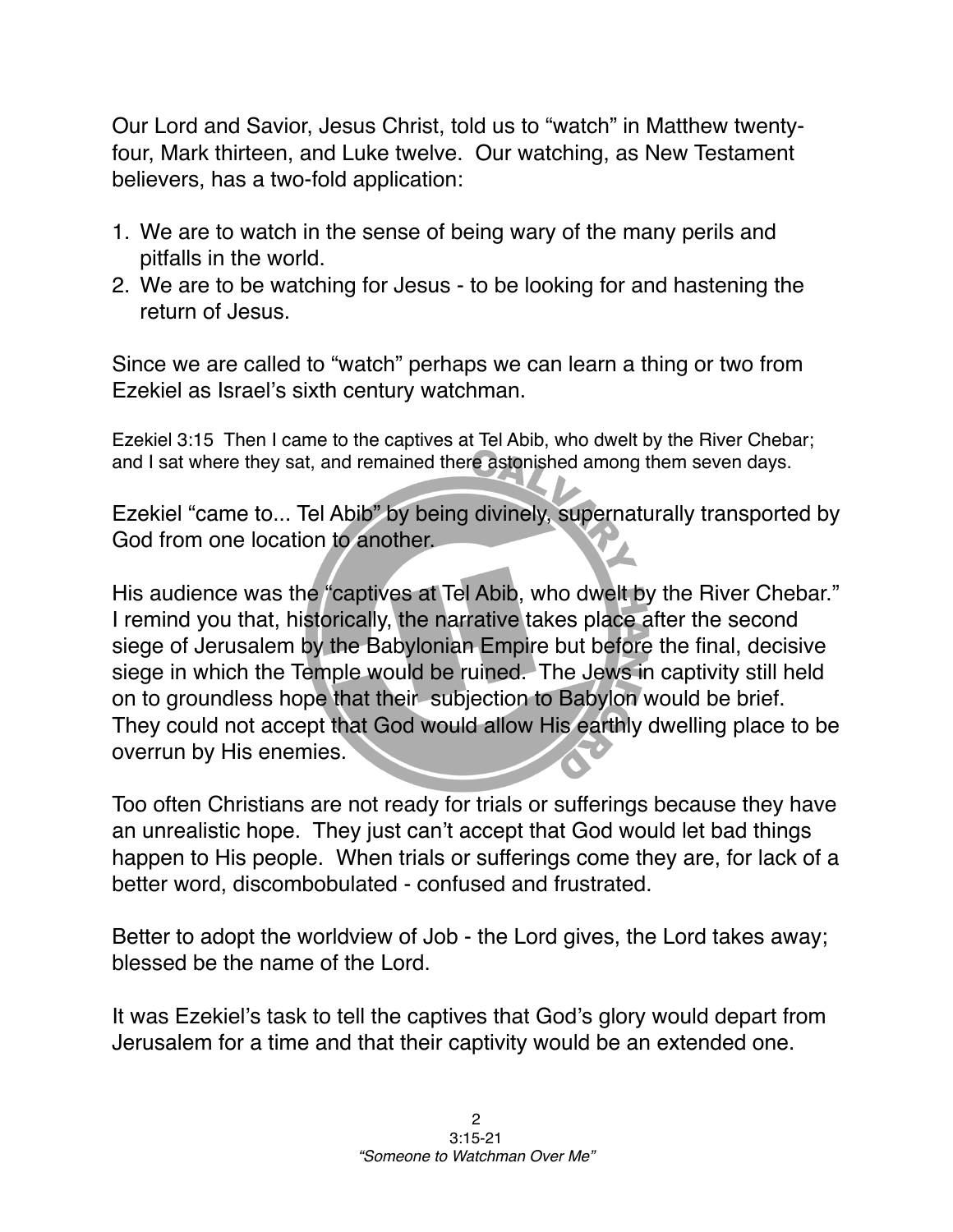"And I sat where they sat." The other evening one of the brothers read a comment about that phrase that Pastor Chuck Smith penned in the *Word for Today Study Bible*. (So now I can't quote from it and act like I'm really profound!).

It was to the point that we might want to get to know people before we judge them or are critical of them. Or at least give thought to their situation by thinking through the ramifications of what has gone on in their lives.

The bottom line is that we are to have and then show the love of God for those we minister among. It doesn't mean we change God's message to them. It just means we speak the truth with the genuine love of God for their ultimate spiritual welfare.

Apparently Ezekiel sat there without talking for "seven days." I can't say the precise meaning of the seven days except that the concept of "seven days" was significant to the Jews. It would at least imply to them that God was at work, that this was a divine work of God through His anointed prophet. It certainly would build suspense!

Add to that Ezekiel appeared out of nowhere, having been transported, and you've got quite a drama brewing.

Ezekiel was "astonished." Well, I'd be, too, if I had been transported from one place to another.

But there are other possible meanings for the word "astonished."

- 1. In its verb form it's used to describe reaction to people or places that have been destroyed. It could be Ezekiel was looking ahead to the destruction of both people and places and it weighed heavy upon him.
- 2. Another meaning is to be appalled at something or someone. It could be Ezekiel was appalled that the Jews were remaining so hardhearted against God.

I think that believers today could benefit from a little more astonishment. We see what God is doing and about to do as we study Bible prophecy.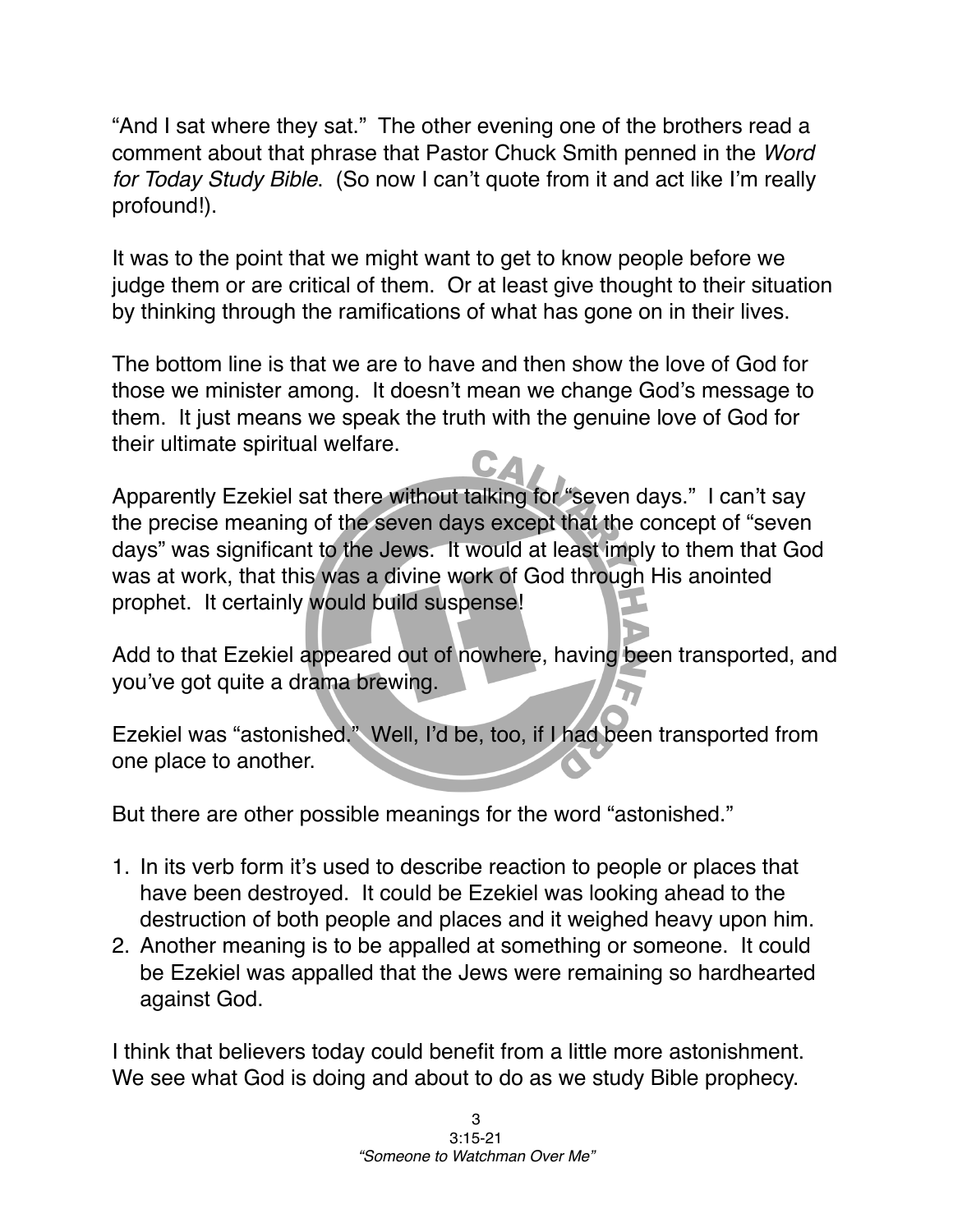We see the destruction of both people and places. Yet so many people go on as if judgment was not coming. It's astonishing, really.

Instead of thinking we are reading something in to history, we should remain astonished that others don't see it.

Of course, the reason they don't see it is because they are are spiritually dead and, thus, blinded to the truth. But the Gospel has power to remove their blindness. It is the power of God to salvation.

Ezekiel 3:16 Now it came to pass at the end of seven days that the word of the Lord came to me, saying,

"The Word of the Lord" will come to Ezekiel something like fifty times in this book.

It can "come" to us **anytime** we read the Word with ears to hear. We are so much better-off than these Old Testament saints.

Ezekiel 3:17 "Son of man, I have made you a watchman for the house of Israel; therefore hear a word from My mouth, and give them warning from Me:

In Bible times cities were walled and there were towers along the wall. The watchman looked out for approaching danger and he looked in for disturbances. It was his job to warn the people of trouble from without or within.

"Hear a Word from My mouth." That's a great way to think about reading your Bible, isn't it? Stop to hear a Word directly from God's mouth to your ears.

As a watchman Ezekiel would launch right in to a time of warning. Have you discovered yet that God has His own time table when it comes to preparing you for serving Him?

• Mostly we get ahead of God, thinking like Moses did initially that we are ready. When others don't recognize what we believe God is doing then we grow impatient. We move on to find some other place where they will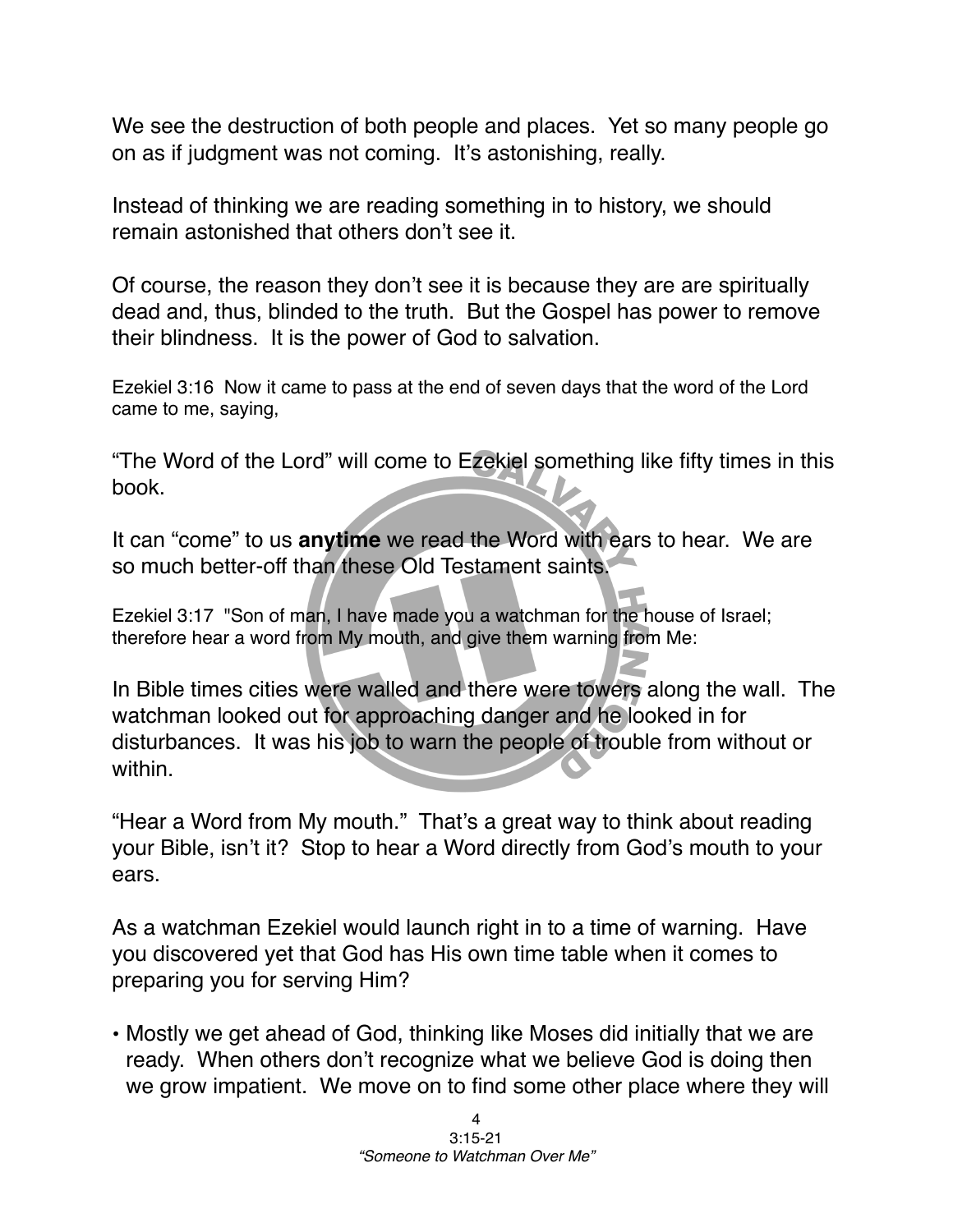recognize us. It's not always in God's will and, when it's not, it can't be accompanied by the anointing and empowering of God the Holy Spirit.

• Other times God's timing seems too fast! We are thrust in to a situation we don't feel at all prepared to handle. Again the key is to be in the will of God because, if you are, His Spirit will handle it through you, using you, stretching you.

Ezekiel's words of warning are going to involve two kinds or classes of Jews and it is important we understand who they are.

- There were those classified as "the wicked." Now remember his audience was entirely comprised of Jews, so these are "wicked" Jews.
- There were also "righteous" Jews. Ezekiel and Daniel and his three friends were in this class.

Here, then, is Ezekiel's warning to the wicked.

Ezekiel 3:18 When I say to the wicked, 'You shall surely die,' and you give him no warning, nor speak to warn the wicked from his wicked way, to save his life, that same wicked man shall die in his iniquity; but his blood I will require at your hand. Ezekiel 3:19 Yet, if you warn the wicked, and he does not turn from his wickedness, nor from his wicked way, he shall die in his iniquity; but you have delivered your soul.

In passing notice, in verse eighteen, God says, "When I say to the wicked." It would be Ezekiel's voice but God's Words. That's a great way of approaching the preaching and teaching of the Word. God is speaking through His Word using our ability to speak words. We must therefore be so careful to stick closely to the Word.

Let's talk about the "wicked" before we discuss what God lays on Ezekiel. This was a Jew who was not even going through the outward motions of keeping God's Law. Nevertheless God held out the possibility that even at this late moment the "wicked" man could "turn from his wicked way" and be saved.

The "wicked man" needed to hear the Word warning him of God's judgment to come.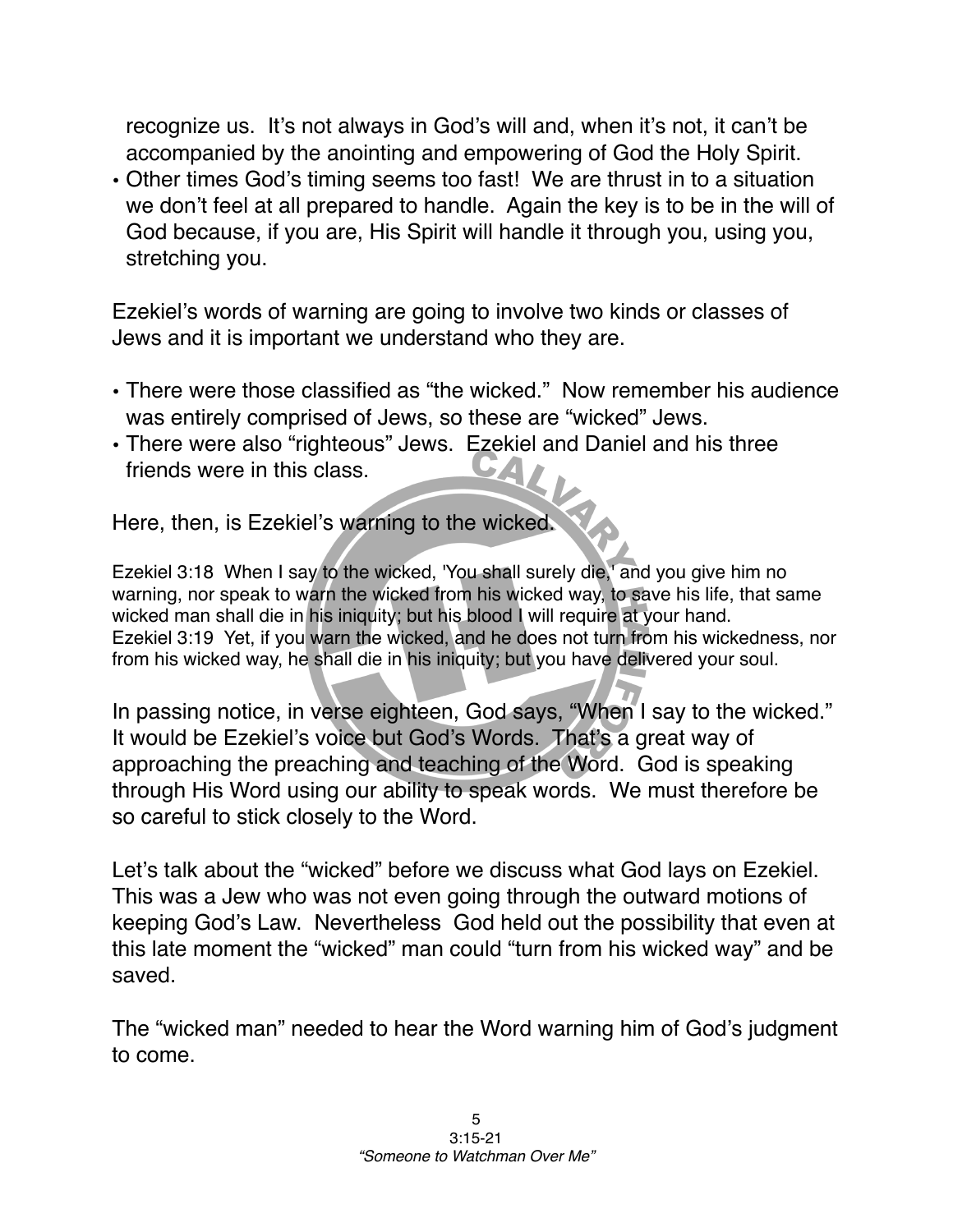While we preach and teach a message of grace, it includes the very real understanding of judgment to come. The unsaved individual must know he or she is a sinner, that they have fallen short of God's standard, and that they cannot be saved apart from Jesus Christ's sacrifice on the cross at Calvary.

It's not that we point out their specific sin so much as we show them all have sinned and fallen short of the glory of God. Is the drunkard a sinner because he abuses alcohol? Or does he abuse alcohol because he is a sinner? It is the sin nature that we want folks to understand, not just their individual acts of sin. Otherwise they get the mistaken idea that they can stop, clean-up their life, and by their works be right with God.

Let's take a look at the "righteous" man before we discuss what God lays on Ezekiel.

Ezekiel 3:20 "Again, when a righteous man turns from his righteousness and commits iniquity, and I lay a stumbling block before him, he shall die; because you did not give him warning, he shall die in his sin, and his righteousness which he has done shall not be remembered; but his blood I will require at your hand. Ezekiel 3:21 Nevertheless if you warn the righteous man that the righteous should not sin, and he does not sin, he shall surely live because he took warning; also you will have delivered your soul."

The "righteous" Jew was the one whose genuine faith in the living God was manifested by a delight in His Word and by obedience to His Law.

Old Testament or New Testament, people are saved based on faith in Jesus Christ. When discussing salvation, the apostle Paul used Abraham as his example that everyone has always been saved the same way. Abraham was justified, was declared right, was saved, by faith before the giving of the Law. Then you see his faith worked-out in the obedience of his life.

God said to Ezekiel that He would "lay a stumblingblock before" the righteous man. *That doesn*'*t sound like God!*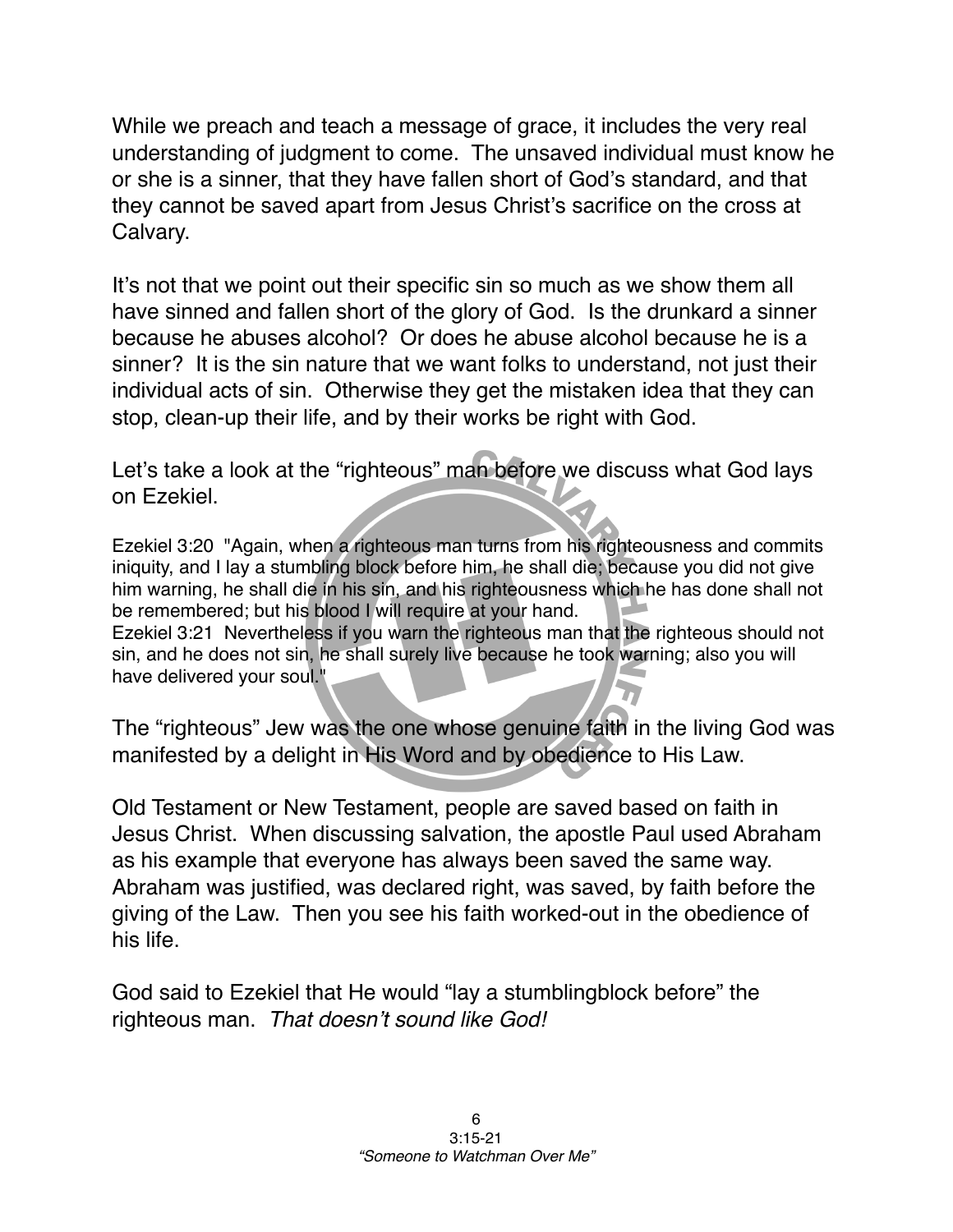Sure it does. Here is what is meant. The "stumblingblock" is not an enticement to sin. It is not God tempting the righteous man or woman. It is what we would call a trial or a testing.

What are trials intended to do? They are intended to reveal our genuine faith and to refine it. To again appeal to Job: He said that after God tried him he would come forth as gold.

God would lay a trial upon the righteous in Ezekiel's day and through it their genuine faith would be revealed and be refined. That trial was Babylon.

The Babylonian invasions and captivity would definitely show who was righteous and who was only going through the outward motions. The truly righteous man was thus encouraged to endure and see the glory of the Lord as he was being refined in the oven of affliction.

What about all this talk of the wicked and the unrepentant righteous dying? It is referring to their physical death, *not* eternal death. The context of this warning was the onslaught of the very literal and physical Babylonian army.

- The wicked who remained wicked and the righteous who refused to repent would be killed.
- The wicked who repented and the righteous who kept on walking with God through these evil times would be delivered from death.

God told Ezekiel he would be held responsible and would be accountable for delivering God's message. *Nothing odd about that!* Of course we are responsible and accountable to walk with God and faithfully fulfill our ministries.

In each case we read that either God would require the wicked man's blood at Ezekiel's hand or that Ezekiel's "soul" would be delivered.

Requiring his blood reminds us of the institution of capital punishment in Genesis after the flood. God was telling Ezekiel that this was a life-anddeath situation. If Ezekiel failed to warn the people it would be like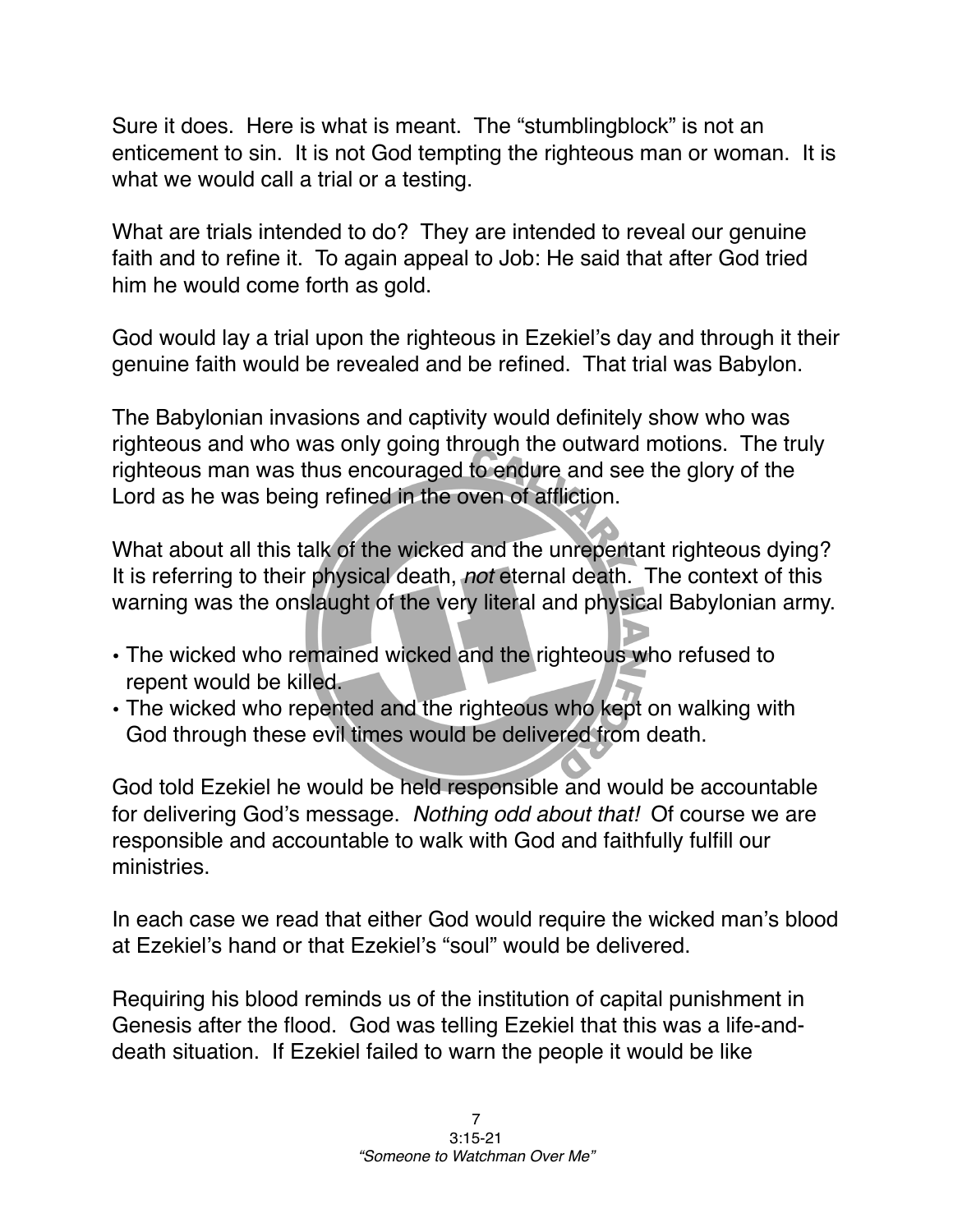condemning them to death. If he warned them, then it was on them to decide.

It's the same today. When we share the Gospel it is always a life-anddeath situation because we don't know if a hearer will live another day.

What about Ezekiel's "soul" being delivered? It almost sounds like his own salvation was dependent upon his obedience.

I can't see that in the text. For one thing, Ezekiel doesn't even speak for seven days! What if someone in Tel Abib died during that time?

This passage isn't talking about eternal life or death. It isn't talking about Ezekiel's destination in the afterlife. The "soul" is often a reference to the soulish part of us as human beings, what we might call our mind and will and emotions. "Soul" is used here to indicate that Ezekiel would be free from the very real guilt and pain of failing to warn the wicked.

Don't minimize the effect of guilt and shame. It can be a life-crippling stressor.

This passage is **not** teaching us that if we fail to tell one single person about Jesus we will be guilty of their eternal death and thus forfeit our own salvation.

That's not even a good motivator for us to share Jesus. The best motivation is the love of God. As we see the judgment to come we will want others to be spared and we will naturally share with them.

We *do* have a responsibility to warn people that Jesus and judgment are coming. We *will* be held accountable for our individual stewardship of the Gospel of Jesus Christ.

As to that stewardship, consider this. Ezekiel was specifically called to be a watchman. He would be held responsible and be accountable for his watching and all that went with it.